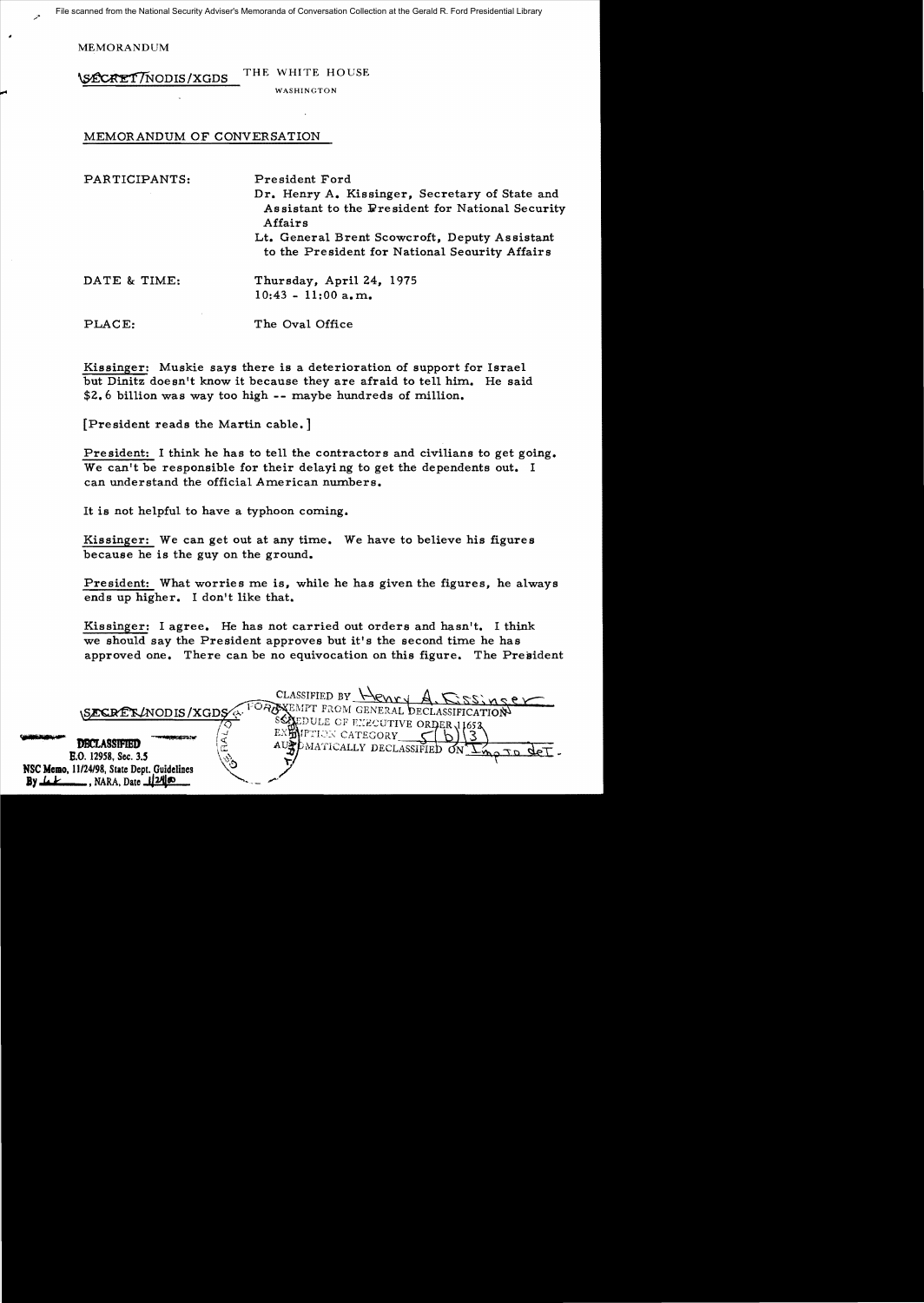## $\frac{1}{2}$   $\frac{1}{2}$   $\frac{1}{2}$   $\frac{1}{2}$   $\frac{1}{2}$   $\frac{1}{2}$   $\frac{1}{2}$   $\frac{1}{2}$   $\frac{1}{2}$   $\frac{1}{2}$   $\frac{1}{2}$   $\frac{1}{2}$   $\frac{1}{2}$   $\frac{1}{2}$   $\frac{1}{2}$   $\frac{1}{2}$   $\frac{1}{2}$   $\frac{1}{2}$   $\frac{1}{2}$   $\frac{1}{2}$   $\frac{1}{2}$   $\frac{1}{2}$

r

wants all non-essential contractors and non-government people moved out. Those who stay after the 1090 figure is reached will stay at their own risk. The press should slim down to an absolute minimum.

President: If he is down to 1090 and non-essentials the day after, when is the final evacuation?

Kissinger: Whenever we trigger.

President: I would give him a final figure -- what would the number be of contractors, etc. by Saturday morning.

Kissinger: About your trip: June 2 is the Italian national holiday. So that effects the Rome schedule.

Do Sadat in the afternoon and the next morning.

President: I would spend more time.

Kissinger: You could have dinner on the 2nd, meetings on the morning of the 3rd, have dinner, then a meeting with the Pope early in the evening and then return. One and one-half hours with the Pope is plenty.

[The Vice President enters.]

Kissinger: [Tells story of Mel Laird's cigar burning at the meeting with the Pope in October 1970.]

[Gets the President to sign Presidential Determination.]

[Hands the President the VE Delegation.]

[Discussion of VE Day Delegation. ]

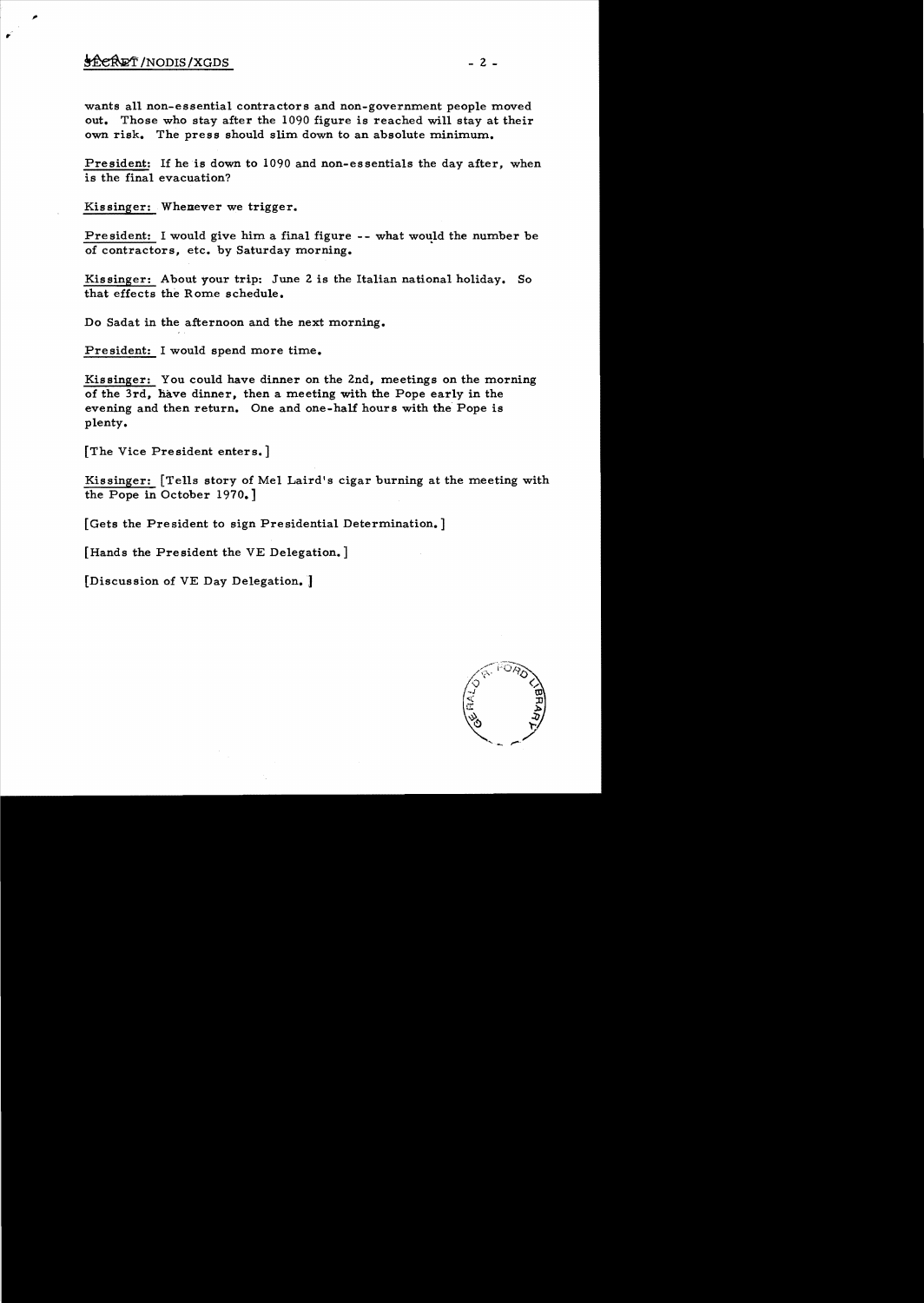at realmit de typherer from Partny  $P/(24042.78$  margareton K mushed songs determination of surport for I but Directed down know it because they are africal fit to tell him. He suich 2,6 bit was any Too high - maybe coop of pril. (Preads Martini Cable) P Strink he has to tell a contractors & mise to get pring. We can't be resp for these eleloying to get elysts out. I can imdistant a official must so not helpford to have a typhon coming. We can get not cet any time. We have & behive his figure cannon be to c guy on a ground. P What wonner me is, while he has given fraguns, he durings ends up Myton. Iclarit like triat. K Legue, He has not carried out releve + host Ittish are should say were Pappares last and time he has ay pravil one. There can be no equivant assittis prairie 200 mort also under mat who stay after a 10 po from red will Any at their am with, Purs thould this domin & exporte commi P If he donne to 10 PD + contra une recentral dag after, K cethnaunnaithigper P I vouldgeur bien a point figure - what would Do Sodot inc y terme + - wit mour;

 $\mathcal{L}_{\mathcal{B}^{\text{reg}}_{\text{c}}}(t)$